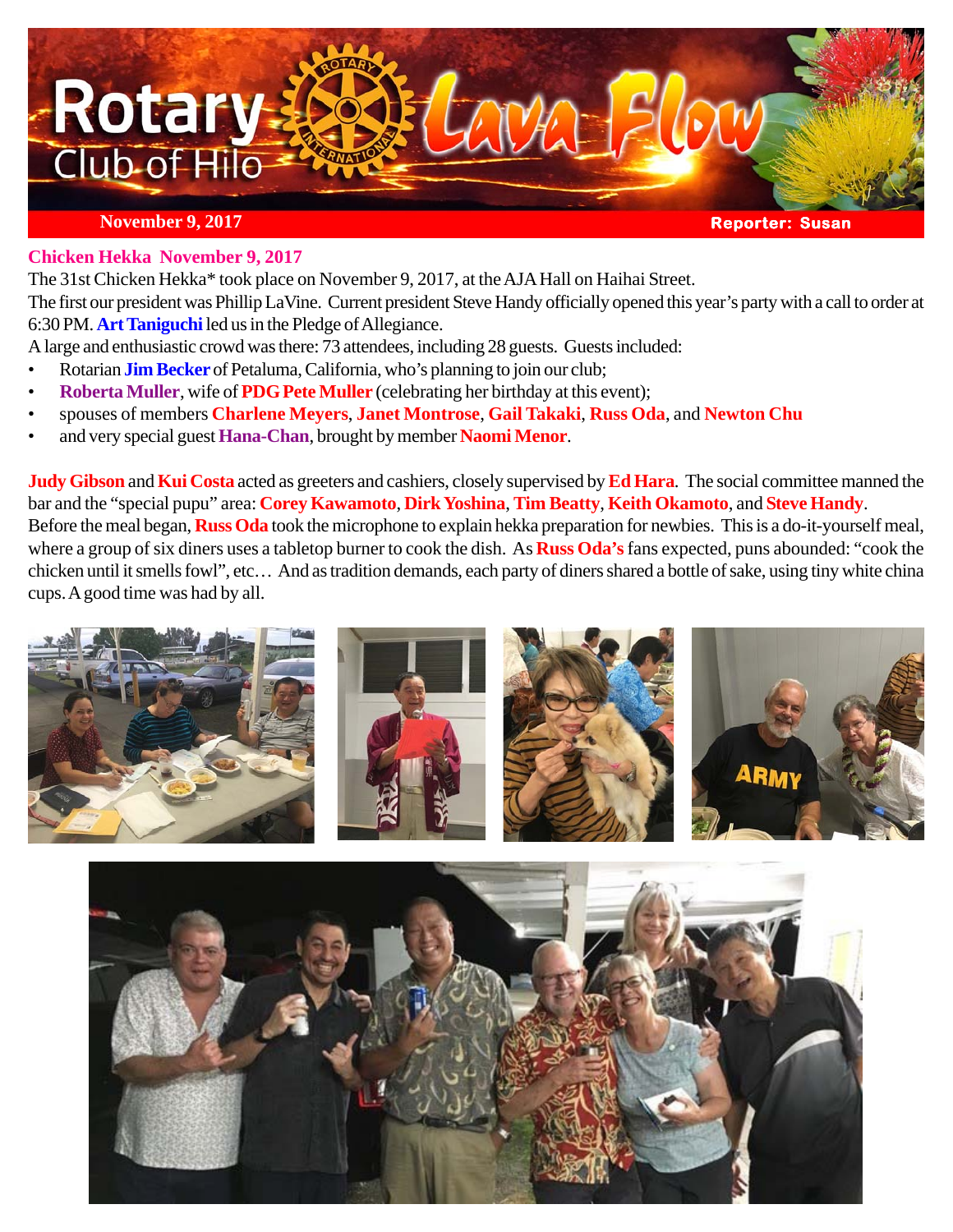### *Birthdays:*

**Randy Hart** November 12 **Keith Okamoto** November 19 **Kerry Glass** November 22 **Malcolm Chun** November 29

#### *Club Anniversary:*

**Kathleen McGilvary** November 1, 2013 (4) **Bob Fujimoto** November 16, 1959 (58) **Mary Bicknell** November 18, 2016 (1)

#### *Wedding Anniversary:*

**Chris & Janiece McNichols** Nov. 6 (13) **Gay & Chuck Porter** Nov. 7 (25) **Gene & Julia Tao** Nov. 13 (54) **Reese & Steven Mates** Nov. 15 (2) **Susan Munro & Kerry Glass** Nov. 22 (32)





















## *Rotary Club of Hilo Board of Directors*

**December 15 - UH Hilo Community College**

- **2017 2018:**
- President **Steve Handy, Jr.**

*Announcements:*

**November 17 - Fire Ant Eradication November 24 - No Club Meeting December 1 - Rotary Meeting December 8 - Mystery Speaker**

- Past President **Randy Hart**
- President Elect **Keith Okamoto**
- Vice President **Mitch Dodo**
- Co-Secretary **Treena Breyfogle**
- Co-Secretary **Jan Tanouye**
- Treasurer **Corey Kawamoto**
- Sergeant at Arms **Shane Okimoto**
- Rotary Foundations **Malcolm Chun**
- Membership **Connie Ichinose**
- Public Relations **Marcia Prose**
- International Service **Stew Hussey**
- Community Service **Wally Wong**
- Vocational Service **Bobby Stivers-Apiki**
- Club Service **Kui Costa**
- New Generations **Gail Takaki**
- **Foundation Chairpersons:**
- Hilo Rotary Club Foundation **Tim Beatty**
- The Rotary Foundation **Malcolm Chun**
- Hawaii Rotary Youth Foundation **Mitchell Dodo**